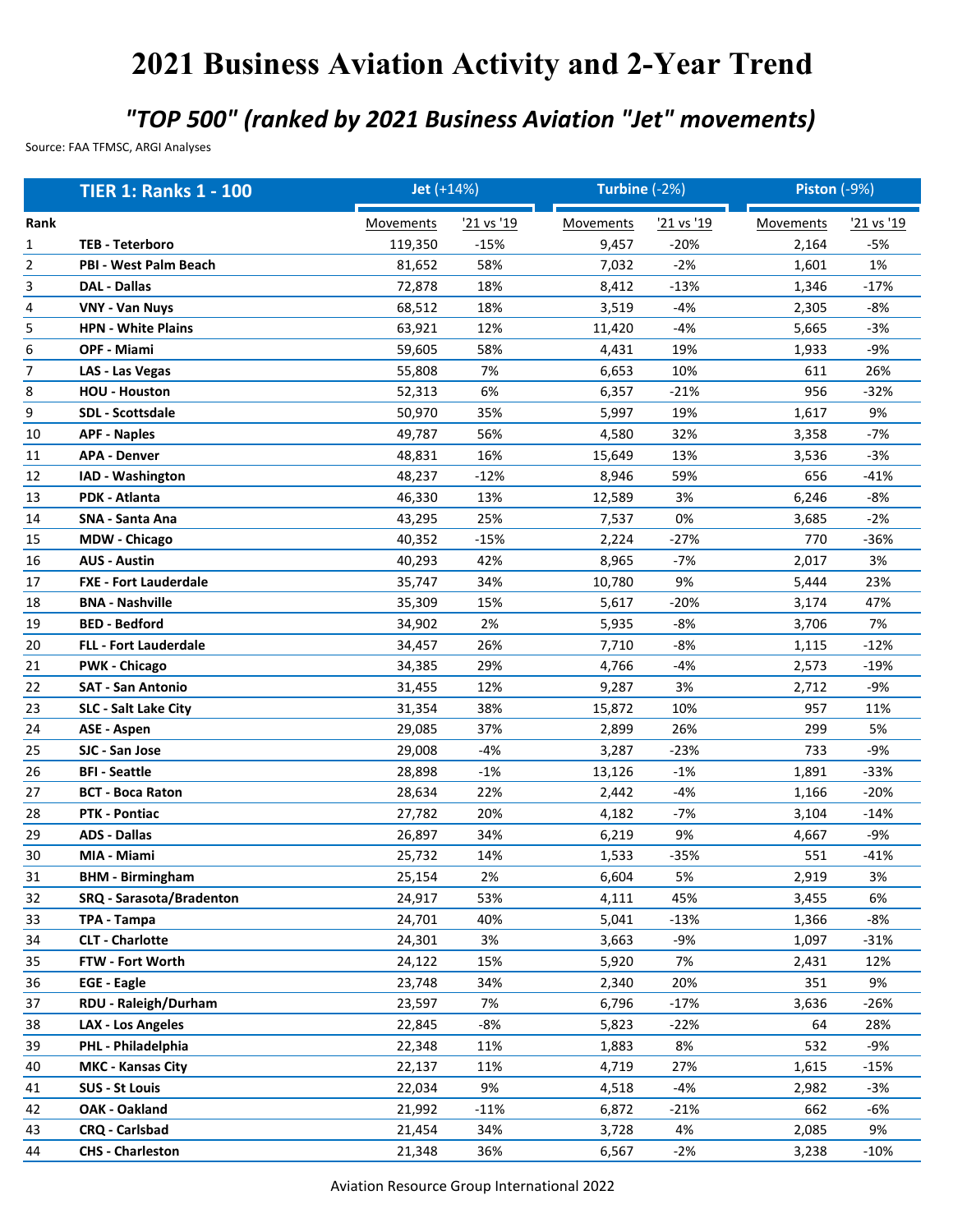| 45 | <b>MMU - Morristown</b>        | 20,775 | -4%    | 3,703  | $-2%$  | 1,106  | $-11%$ |
|----|--------------------------------|--------|--------|--------|--------|--------|--------|
| 46 | <b>LUK - Cincinnati</b>        | 20,247 | $-4%$  | 4,227  | 45%    | 2,425  | $-21%$ |
| 47 | <b>PHX - Phoenix</b>           | 19,923 | 26%    | 12,404 | 14%    | 356    | $-6%$  |
| 48 | <b>TYS - Knoxville</b>         | 19,872 | 22%    | 5,174  | 12%    | 7,002  | 1%     |
| 49 | <b>SFO - San Francisco</b>     | 19,667 | $-4%$  | 2,138  | 3%     | 39     | $-19%$ |
| 50 | <b>CMH - Columbus</b>          | 19,405 | $-1%$  | 2,580  | $-24%$ | 1,799  | 6%     |
| 51 | SAV - Savannah                 | 19,185 | 8%     | 5,468  | 1%     | 4,049  | 10%    |
| 52 | <b>SUA - Stuart</b>            | 19,155 | 24%    | 2,921  | 24%    | 2,143  | $-5%$  |
| 53 | FRG - Farmingdale              | 18,669 | 25%    | 1,641  | -8%    | 2,122  | $-13%$ |
| 54 | ICT - Wichita                  | 18,556 | $-17%$ | 5,985  | $-1%$  | 1,355  | $-2%$  |
| 55 | OMA - Omaha                    | 18,408 | 14%    | 5,809  | 13%    | 808    | $-26%$ |
| 56 | JAC - Jackson                  | 18,140 | 61%    | 2,353  | 7%     | 263    | $-40%$ |
| 57 | <b>BOS - Boston</b>            | 18,080 | $-19%$ | 5,083  | -19%   | 22,643 | $-17%$ |
| 58 | <b>SAN - San Diego</b>         | 17,145 | 19%    | 2,866  | 7%     | 320    | 22%    |
| 59 | ORL - Orlando                  | 17,032 | 26%    | 4,889  | 27%    | 4,715  | $-4%$  |
| 60 | <b>ECP - Panama City</b>       | 16,845 | 62%    | 6,250  | 23%    | 4,148  | 20%    |
| 61 | <b>IND - Indianapolis</b>      | 16,797 | 5%     | 2,919  | 4%     | 849    | 4%     |
| 62 | <b>LIT - Little Rock</b>       | 16,529 | 3%     | 4,940  | $-12%$ | 1,979  | $-11%$ |
| 63 | <b>BZN</b> - Bozeman           | 16,383 | 59%    | 3,649  | 4%     | 1,004  | 7%     |
| 64 | FOK - Westhampton Beach        | 16,274 | 94%    | 1,258  | 33%    | 600    | 8%     |
| 65 | <b>SGR - Houston</b>           | 16,268 | 7%     | 2,857  | $-23%$ | 1,701  | $-6%$  |
| 66 | MCO - Orlando                  | 15,938 | 8%     | 3,300  | 4%     | 678    | 5%     |
| 67 | PIE - St Petersburg-Clearwater | 15,848 | 46%    | 3,172  | 36%    | 2,086  | $-19%$ |
| 68 | <b>BWI - Baltimore</b>         | 15,382 | 15%    | 9,365  | -28%   | 1,726  | 43%    |
| 69 | <b>BJC - Denver</b>            | 15,330 | 27%    | 4,852  | 11%    | 1,397  | $-1%$  |
| 70 | <b>BUR</b> - Burbank           | 15,126 | $-9%$  | 2,184  | -45%   | 466    | $-28%$ |
| 71 | SBA - Santa Barbara            | 15,115 | 24%    | 4,768  | -9%    | 2,054  | 1%     |
| 72 | <b>MRY - Monterey</b>          | 15,058 | 10%    | 4,060  | 1%     | 1,188  | $-7%$  |
| 73 | JAX - Jacksonville             | 14,902 | 13%    | 1,492  | 8%     | 401    | $-51%$ |
| 74 | <b>MEM - Memphis</b>           | 14,576 | $-8%$  | 6,784  | $-11%$ | 1,332  | $-2%$  |
| 75 | <b>TUL - Tulsa</b>             | 14,223 | $-4%$  | 3,418  | $-5%$  | 1,202  | $-4%$  |
| 76 | <b>ACK - Nantucket</b>         | 13,564 | 37%    | 11,750 | 13%    | 12,110 | $-5%$  |
| 77 | PIT - Pittsburgh               | 13,165 | 2%     | 11,044 | $-37%$ | 348    | 7%     |
| 78 | FTY - Atlanta                  | 13,113 | $-17%$ | 1,706  | $-22%$ | 1,135  | $-23%$ |
| 79 | <b>PSP - Palm Springs</b>      | 12,798 | 14%    | 1,292  | 20%    | 417    | $-19%$ |
| 80 | DTS - Destin                   | 12,773 | 60%    | 5,912  | 4%     | 4,190  | 8%     |
| 81 | <b>CLE - Cleveland</b>         | 12,613 | 16%    | 1,543  | -45%   | 373    | 31%    |
| 82 | GSO - Greensboro               | 12,612 | 4%     | 3,606  | 0%     | 2,923  | $-18%$ |
| 83 | <b>HND - Las Vegas</b>         | 12,374 | 19%    | 3,120  | $-2%$  | 1,769  | 9%     |
| 84 | <b>AVL - Asheville</b>         | 12,366 | 42%    | 3,860  | 3%     | 3,274  | 15%    |
| 85 | DPA - Chicago/West Chicago     | 12,262 | 17%    | 2,928  | 41%    | 2,134  | -8%    |
| 86 | APC - Napa                     | 12,233 | 32%    | 1,922  | -4%    | 462    | $-15%$ |
| 87 | CHA - Chattanooga              | 12,183 | 11%    | 2,848  | 6%     | 2,213  | 3%     |
| 88 | <b>TUS - Tucson</b>            | 12,140 | 27%    | 3,030  | 12%    | 880    | 29%    |
| 89 | <b>GRR - Grand Rapids</b>      | 12,089 | 1%     | 4,102  | 10%    | 1,439  | $-1%$  |
| 90 | <b>FCM - Minneapolis</b>       | 11,936 | 13%    | 6,053  | 3%     | 2,598  | 1%     |
| 91 | <b>TRM - Palm Springs</b>      | 11,555 | 23%    | 2,252  | -7%    | 375    | $-9%$  |
| 92 | <b>SUN - Hailey</b>            | 11,417 | 36%    | 3,485  | 5%     | 450    | 31%    |
| 93 | <b>MSP</b> - Minneapolis       | 11,373 | $-8%$  | 1,378  | -72%   | 2,715  | 1%     |
| 94 | <b>VRB - Vero Beach</b>        | 11,334 | 46%    | 1,951  | 9%     | 1,876  | $-12%$ |
| 95 | <b>MKE - Milwaukee</b>         | 11,229 | 2%     | 5,373  | 0%     | 879    | 24%    |
| 96 | RNO - Reno                     | 11,199 | 13%    | 6,703  | 24%    | 670    | 12%    |
| 97 | <b>STL - St Louis</b>          | 11,195 | $-2%$  | 5,096  | $-32%$ | 3,157  | $-70%$ |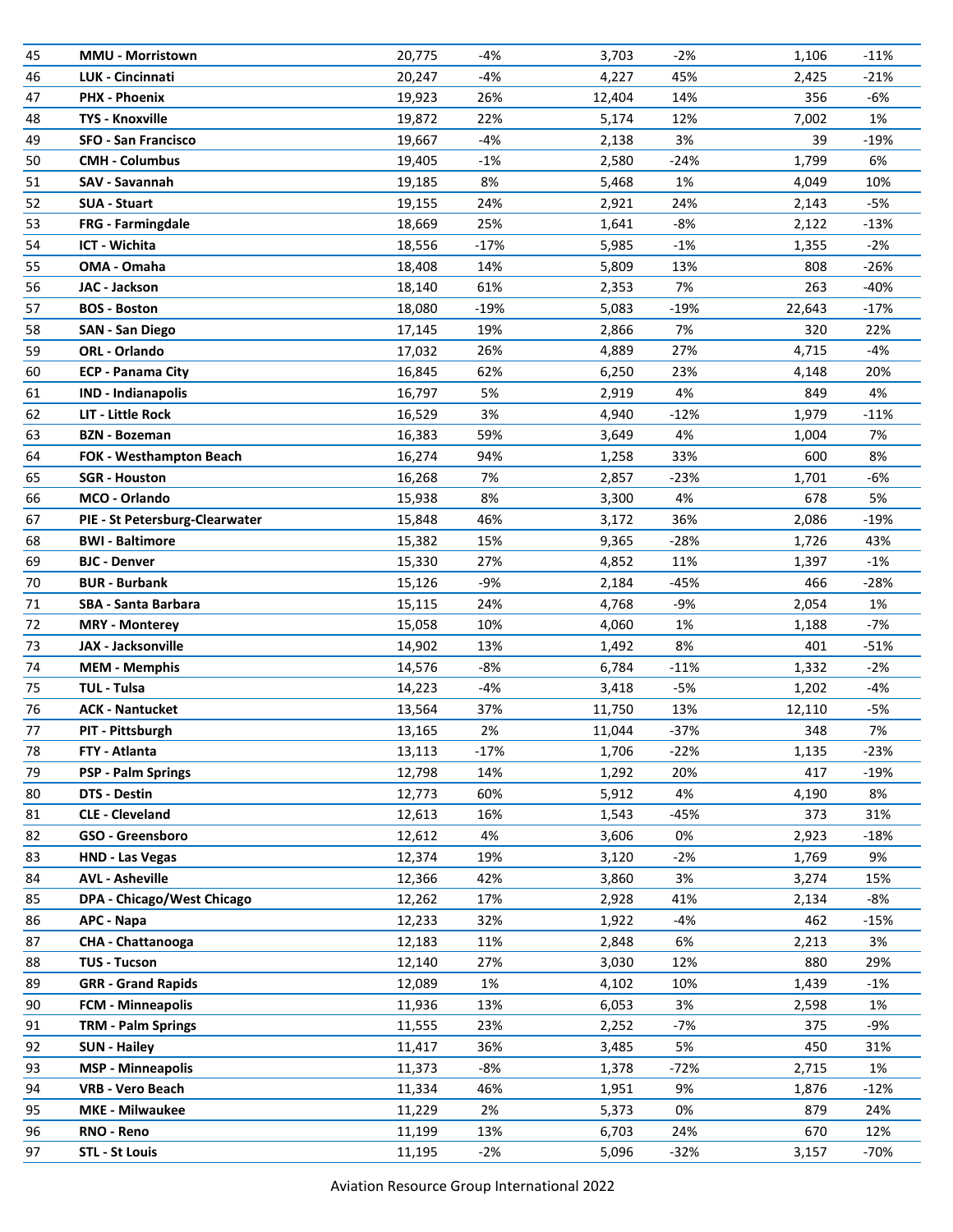| 98   | <b>SDF - Louisville</b>         | 11,134     | $-6%$      | 1,717         | $-3%$      | 262                 | $-34%$     |
|------|---------------------------------|------------|------------|---------------|------------|---------------------|------------|
| 99   | <b>LEX</b> - Lexington          | 11,115     | $-1%$      | 2,919         | 11%        | 1,998               | $-9%$      |
| 100  | STP - St Paul                   | 11,110     | $-9%$      | 4,455         | 1%         | 697                 | $-32%$     |
|      | <b>TIER 2: Ranks 101 - 200</b>  | Jet (+14%) |            | Turbine (+3%) |            | <b>Piston (-3%)</b> |            |
| Rank |                                 | Movements  | '21 vs '19 | Movements     | '21 vs '19 | Movements           | '21 vs '19 |
| 101  | <b>YIP - Detroit</b>            | 11,045     | 9.4%       | 1,134         | $-30.6%$   | 830                 | $-5.8%$    |
| 102  | <b>BOI - Boise</b>              | 10,896     | 4.6%       | 9,637         | 33.4%      | 1,813               | 25.0%      |
| 103  | <b>RSW - Fort Myers</b>         | 10,860     | 53.7%      | 978           | 55.2%      | 206                 | 15.7%      |
| 104  | PWA - Oklahoma City             | 10,770     | 22.9%      | 2,524         | $-1.7%$    | 1,381               | $-24.5%$   |
| 105  | <b>LNK - Lincoln</b>            | 10,712     | 14.1%      | 1,794         | 8.0%       | 1,108               | $-0.5%$    |
| 106  | ILM - Wilmington                | 10,657     | 19.7%      | 4,483         | 18.0%      | 2,401               | $-11.1%$   |
| 107  | <b>PDX - Portland</b>           | 10,461     | $-1.9%$    | 10,951        | 2.7%       | 442                 | $-28.1%$   |
| 108  | <b>FMY - Fort Myers</b>         | 10,418     | 65.8%      | 3,022         | 22.5%      | 3,616               | $-13.0%$   |
| 109  | <b>NEW - New Orleans</b>        | 10,351     | 25.7%      | 3,268         | $-19.9%$   | 2,978               | $-14.3%$   |
| 110  | JZI - Charleston                | 10,298     | 79.2%      | 2,315         | 22.7%      | 2,144               | 38.7%      |
| 111  | <b>JWN - Nashville</b>          | 10,197     | $-2.2%$    | 5,521         | 12.1%      | 4,340               | $-11.8%$   |
| 112  | <b>SSI - Brunswick</b>          | 10,149     | 54.9%      | 3,478         | 25.7%      | 3,185               | 31.6%      |
| 113  | <b>MSY - New Orleans</b>        | 9,989      | $-25.3%$   | 1,451         | $-25.1%$   | 437                 | $-30.9%$   |
| 114  | <b>TMB - Miami</b>              | 9,820      | 20.7%      | 2,867         | 58.2%      | 2,221               | $-7.3%$    |
| 115  | <b>EYW - Key West</b>           | 9,616      | 91.8%      | 3,811         | $-6.6%$    | 2,711               | $-9.3%$    |
| 116  | <b>OKC - Oklahoma City</b>      | 9,581      | $-15.7%$   | 3,357         | 30.9%      | 776                 | $-27.0%$   |
| 117  | <b>BTR - Baton Rouge</b>        | 9,540      | 5.8%       | 3,875         | $-16.2%$   | 1,675               | $-33.4%$   |
| 118  | <b>COS - Colorado Springs</b>   | 9,510      | 19.8%      | 3,778         | 40.6%      | 1,032               | $-15.1%$   |
| 119  | <b>TTN - Trenton</b>            | 9,491      | 3.8%       | 1,470         | $-11.4%$   | 703                 | 12.8%      |
| 120  | STS - Santa Rosa                | 9,417      | 18.5%      | 3,274         | 15.9%      | 1,114               | 8.9%       |
| 121  | <b>AGC - Pittsburgh</b>         | 9,344      | $-9.7%$    | 2,604         | 25.0%      | 2,426               | 10.4%      |
| 122  | <b>HXD - Hilton Head Island</b> | 9,294      | 59.3%      | 2,843         | 12.8%      | 2,032               | $-7.1%$    |
| 123  | <b>BUF - Buffalo</b>            | 9,258      | 20.3%      | 1,485         | 35.6%      | 1,015               | $-7.8%$    |
| 124  | <b>RIC - Richmond</b>           | 9,248      | $-18.0%$   | 3,435         | $-4.8%$    | 1,358               | 0.7%       |
| 125  | <b>BDL - Windsor Locks</b>      | 8,910      | $-10.1%$   | 1,268         | $-11.8%$   | 326                 | 9.8%       |
| 126  | SJU - San Juan                  | 8,844      | 72.1%      | 11,036        | 18.8%      | 790                 | 56.7%      |
| 127  | <b>MAF - Midland</b>            | 8,827      | $-21.5%$   | 4,653         | $-17.7%$   | 917                 | 55.2%      |
| 128  | <b>CAK - Akron</b>              | 8,819      | 4.2%       | 4,129         | $-1.0%$    | 1,970               | 25.2%      |
| 129  | LRD - Laredo                    | 8,794      | 14.2%      | 2,404         | 33.3%      | 867                 | $-5.5%$    |
| 130  | <b>ORF - Norfolk</b>            | 8,782      | 3.9%       | 2,748         | 10.1%      | 1,380               | $-34.1%$   |
| 131  | ELP - El Paso                   | 8,762      | 31.4%      | 4,542         | 67.9%      | 1,470               | $-7.5%$    |
| 132  | LBB - Lubbock                   | 8,726      | 7.7%       | 8,145         | 4.7%       | 2,358               | 10.5%      |
| 133  | RYY - Atlanta                   | 8,643      | 28.7%      | 3,281         | $-7.0%$    | 2,932               | 3.0%       |
| 134  | <b>LGB - Long Beach</b>         | 8,625      | $-3.5%$    | 2,167         | $-2.8%$    | 1,413               | 0.5%       |
| 135  | <b>DSM - Des Moines</b>         | 8,586      | $-17.4%$   | 3,579         | 2.3%       | 1,165               | $-9.3%$    |
| 136  | <b>CGF - Cleveland</b>          | 8,579      | 20.8%      | 1,013         | $-8.0%$    | 493                 | -33.8%     |
| 137  | SAF - Santa Fe                  | 8,496      | 18.6%      | 2,864         | 14.6%      | 785                 | $-16.9%$   |
| 138  | IAH - Houston                   | 8,431      | $-22.7%$   | 1,611         | $-47.9%$   | 139                 | -40.3%     |
| 139  | AGS - Augusta                   | 8,368      | $-6.0\%$   | 1,530         | $-7.3%$    | 648                 | 28.6%      |
| 140  | <b>ISM - Orlando</b>            | 8,335      | 12.3%      | 1,867         | $-6.6%$    | 2,082               | $-9.2%$    |
| 141  | <b>MSN - Madison</b>            | 8,245      | 0.9%       | 2,599         | $-5.9%$    | 1,518               | -9.4%      |
| 142  | <b>RIL - Rifle</b>              | 8,242      | 33.6%      | 1,161         | 21.7%      | 164                 | 5.8%       |
| 143  | <b>ANC - Anchorage</b>          | 8,201      | $-11.9%$   | 17,459        | 12.5%      | 798                 | 20.4%      |
| 144  | <b>BKL</b> - Cleveland          | 8,190      | $0.0\%$    | 1,242         | $-11.0%$   | 669                 | $-12.7%$   |
| 145  | <b>MTN - Baltimore</b>          | 8,009      | 21.3%      | 1,864         | 44.3%      | 1,265               | $-9.8%$    |
| 146  | ABQ - Albuquerque               | 7,815      | 19.6%      | 14,786        | 23.6%      | 986                 | $-16.7%$   |
| 147  | <b>CHO - Charlottesville</b>    | 7,675      | 4.5%       | 2,710         | $-7.3%$    | 989                 | $-17.4%$   |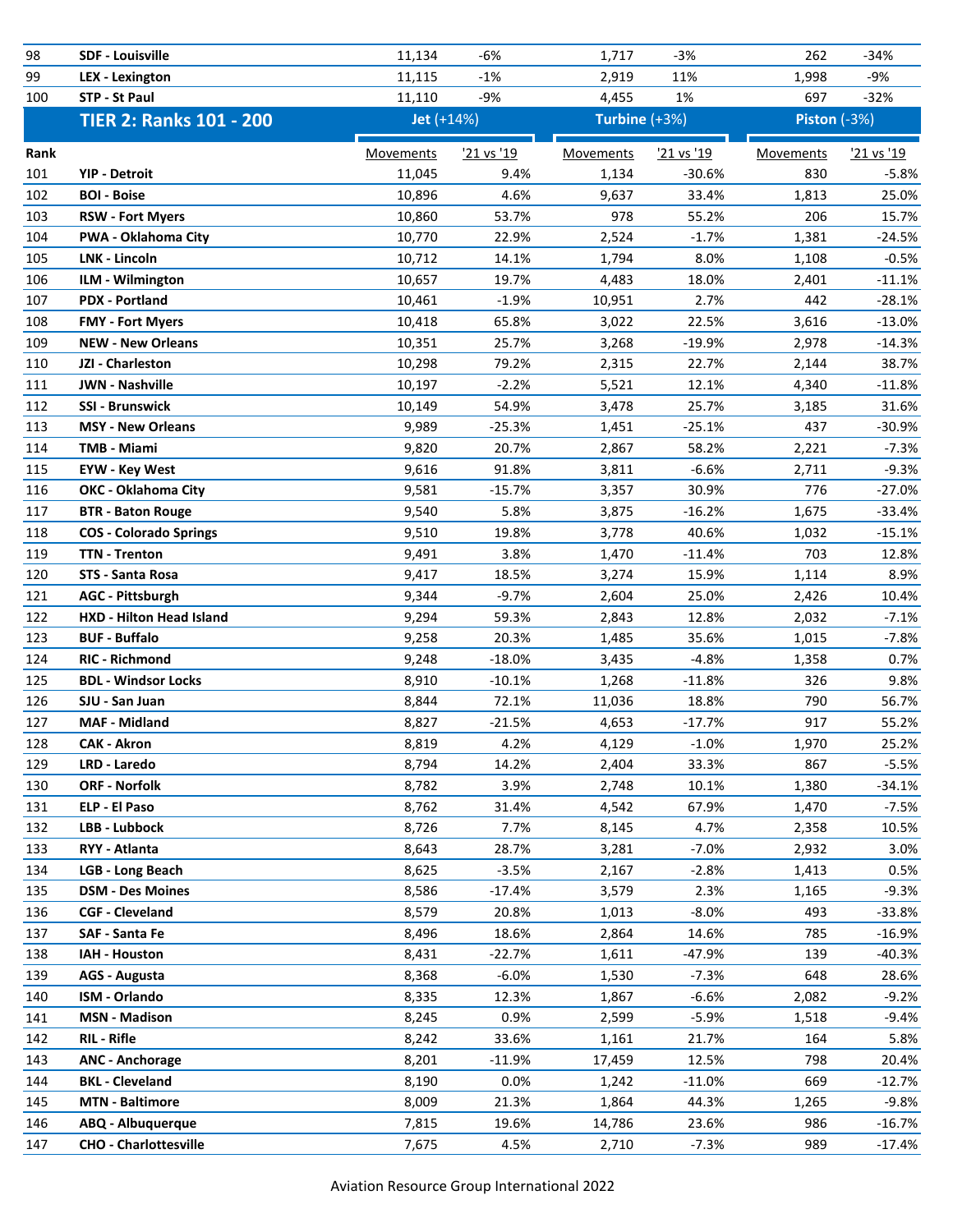| 148 | <b>CMA - Camarillo</b>          | 7,636 | 23.9%    | 3,413  | 2.3%     | 2,091 | 13.0%    |
|-----|---------------------------------|-------|----------|--------|----------|-------|----------|
| 149 | <b>RST - Rochester</b>          | 7,621 | 9.9%     | 3,001  | $-2.5%$  | 1,749 | 10.3%    |
| 150 | JQF - Concord                   | 7,590 | 24.7%    | 3,146  | $-3.4%$  | 2,203 | $-4.8%$  |
| 151 | ILG - Wilmington                | 7,557 | $-16.4%$ | 1,059  | $-0.5%$  | 580   | $-25.0%$ |
| 152 | <b>TEX - Telluride</b>          | 7,358 | 59.8%    | 1,939  | $-31.4%$ | 271   | 1.9%     |
| 153 | <b>HYA - Hyannis</b>            | 7,274 | 54.4%    | 1,517  | $-40.9%$ | 6,870 | 12.3%    |
| 154 | <b>FSD - Sioux Falls</b>        | 7,257 | 8.9%     | 13,083 | 17.4%    | 2,658 | $-26.9%$ |
| 155 | SDM - San Diego                 | 7,227 | 53.1%    | 1,430  | 40.5%    | 378   | 17.4%    |
| 156 | <b>ROC - Rochester</b>          | 7,141 | 12.0%    | 2,549  | -23.9%   | 1,051 | 13.6%    |
| 157 | DFW - Dallas/Ft. Worth          | 6,999 | 4.3%     | 9,433  | $-25.5%$ | 167   | $-34.3%$ |
| 158 | <b>SGJ - St Augustine</b>       | 6,997 | 42.7%    | 2,449  | 15.1%    | 2,316 | 12.9%    |
| 159 | <b>ABE - Allentown</b>          | 6,985 | 20.0%    | 1,477  | $-7.7%$  | 1,110 | 7.2%     |
| 160 | <b>MTH - Marathon</b>           | 6,864 | 111.0%   | 2,573  | 45.4%    | 2,056 | 9.4%     |
| 161 | <b>SBN - South Bend</b>         | 6,857 | 2.2%     | 1,320  | $-10.2%$ | 549   | $-31.0%$ |
| 162 | HIO - Portland                  | 6,838 | 57.1%    | 1,888  | 17.9%    | 902   | $-16.0%$ |
| 163 | LZU - Lawrenceville             | 6,837 | 2.6%     | 4,881  | 1.7%     | 2,937 | 1.3%     |
| 164 | <b>TLH - Tallahassee</b>        | 6,798 | 21.2%    | 3,898  | $-9.0%$  | 2,447 | $-22.3%$ |
| 165 | PNE - Philadelphia              | 6,779 | $-2.3%$  | 1,208  | 0.7%     | 708   | $-23.0%$ |
| 166 | <b>MLB - Melbourne</b>          | 6,772 | 40.7%    | 1,510  | 0.5%     | 2,033 | $-7.2%$  |
| 167 | <b>BLM - Belmar/Farmingdale</b> | 6,763 | 53.4%    | 1,085  | 18.4%    | 894   | 39.9%    |
| 168 | <b>CXO - Houston</b>            | 6,754 | 22.4%    | 1,974  | 17.0%    | 1,682 | 26.8%    |
| 169 | UGN - Chicago/Waukegan          | 6,654 | 2.7%     | 461    | $-18.1%$ | 497   | $-14.6%$ |
| 170 | <b>GPI - Kalispell</b>          | 6,628 | 46.6%    | 2,672  | 38.6%    | 972   | 38.9%    |
| 171 | TYQ - Indianapolis              | 6,568 | 21.8%    | 1,194  | 19.2%    | 1,642 | 13.7%    |
| 172 | <b>GNV - Gainesville</b>        | 6,558 | 21.6%    | 2,545  | 12.7%    | 2,152 | $-3.8%$  |
| 173 | <b>PWM - Portland</b>           | 6,498 | 24.6%    | 3,895  | 3.9%     | 1,807 | 4.9%     |
| 174 | <b>SGF</b> - Springfield        | 6,475 | $-0.5%$  | 1,770  | $-1.0%$  | 1,275 | $-2.7%$  |
| 175 | <b>ACY - Atlantic City</b>      | 6,407 | 14.7%    | 1,036  | $-13.8%$ | 568   | $-2.1%$  |
| 176 | <b>MVY - Vineyard Haven</b>     | 6,406 | 52.9%    | 5,487  | 14.3%    | 5,916 | $-2.2%$  |
| 177 | JAN - Jackson                   | 6,336 | 2.7%     | 2,282  | 71.3%    | 724   | 43.1%    |
| 178 | OSU - Columbus                  | 6,253 | 25.2%    | 4,948  | 21.0%    | 1,341 | $-11.1%$ |
| 179 | <b>GSP - Greer</b>              | 6,242 | 30.7%    | 2,549  | 2.5%     | 852   | 1.8%     |
| 180 | <b>HEF - Washington</b>         | 6,235 | $-11.3%$ | 5,585  | 18.2%    | 2,689 | $-12.2%$ |
| 181 | MQY - Smyrna                    | 6,229 | 50.7%    | 2,366  | $-17.4%$ | 3,424 | 35.8%    |
| 182 | <b>ROG - Rogers</b>             | 6,193 | $-14.2%$ | 800    | 35.8%    | 349   | $-20.3%$ |
| 183 | AAO - Wichita                   | 6,184 | 70.8%    | 2,006  | 5.2%     | 1,219 | -9.4%    |
| 184 | <b>HTO - East Hampton</b>       | 6,173 | 51.5%    | 2,839  | 24.4%    | 1,127 | 15.1%    |
| 185 | <b>DEN - Denver</b>             | 6,134 | $-10.6%$ | 5,454  | $-55.6%$ | 2,011 | $-7.8%$  |
| 186 | <b>DWH - Houston</b>            | 6,122 | 8.0%     | 2,154  | $-8.3%$  | 2,136 | 9.3%     |
| 187 | <b>ORD - Chicago</b>            | 6,114 | $-18.7%$ | 2,685  | -37.6%   | 1,715 | -34.0%   |
| 188 | <b>EDC - Austin</b>             | 6,052 | 2.2%     | 3,110  | $-11.2%$ | 3,273 | $-19.8%$ |
| 189 | <b>PVD - Providence</b>         | 6,032 | $-4.0\%$ | 3,277  | 12.5%    | 251   | -32.7%   |
| 190 | <b>BRO - Brownsville</b>        | 5,993 | 74.8%    | 2,272  | 12.3%    | 1,369 | 37.0%    |
| 191 | <b>CAE - Columbia</b>           | 5,967 | 1.7%     | 4,992  | $-7.8%$  | 1,598 | 0.7%     |
| 192 | GYY - Gary                      | 5,937 | 1.5%     | 922    | $-15.6%$ | 640   | $-24.0%$ |
| 193 | <b>HCR - Heber</b>              | 5,932 | 106.0%   | 1,324  | 57.8%    | 190   | 36.7%    |
| 194 | <b>GRB - Green Bay</b>          | 5,927 | 9.8%     | 2,029  | $-17.5%$ | 1,424 | 1.8%     |
| 195 | <b>PNS - Pensacola</b>          | 5,922 | 31.8%    | 4,040  | 42.4%    | 2,264 | 15.5%    |
| 196 | HWD - Hayward                   | 5,916 | 12.5%    | 1,465  | $-0.6%$  | 1,150 | $-18.3%$ |
| 197 | MKY - Marco Island              | 5,874 | 90.4%    | 885    | 55.3%    | 567   | 33.1%    |
| 198 | IXD - Olathe                    | 5,710 | 7.3%     | 999    | $-42.1%$ | 1,282 | $-9.8%$  |
| 199 | DAY - Dayton                    | 5,702 | 8.2%     | 1,208  | $-1.9\%$ | 635   | $-16.4%$ |
| 200 | <b>PVU - Provo</b>              | 5,697 | 26.7%    | 2,186  | 108.8%   | 621   | 77.9%    |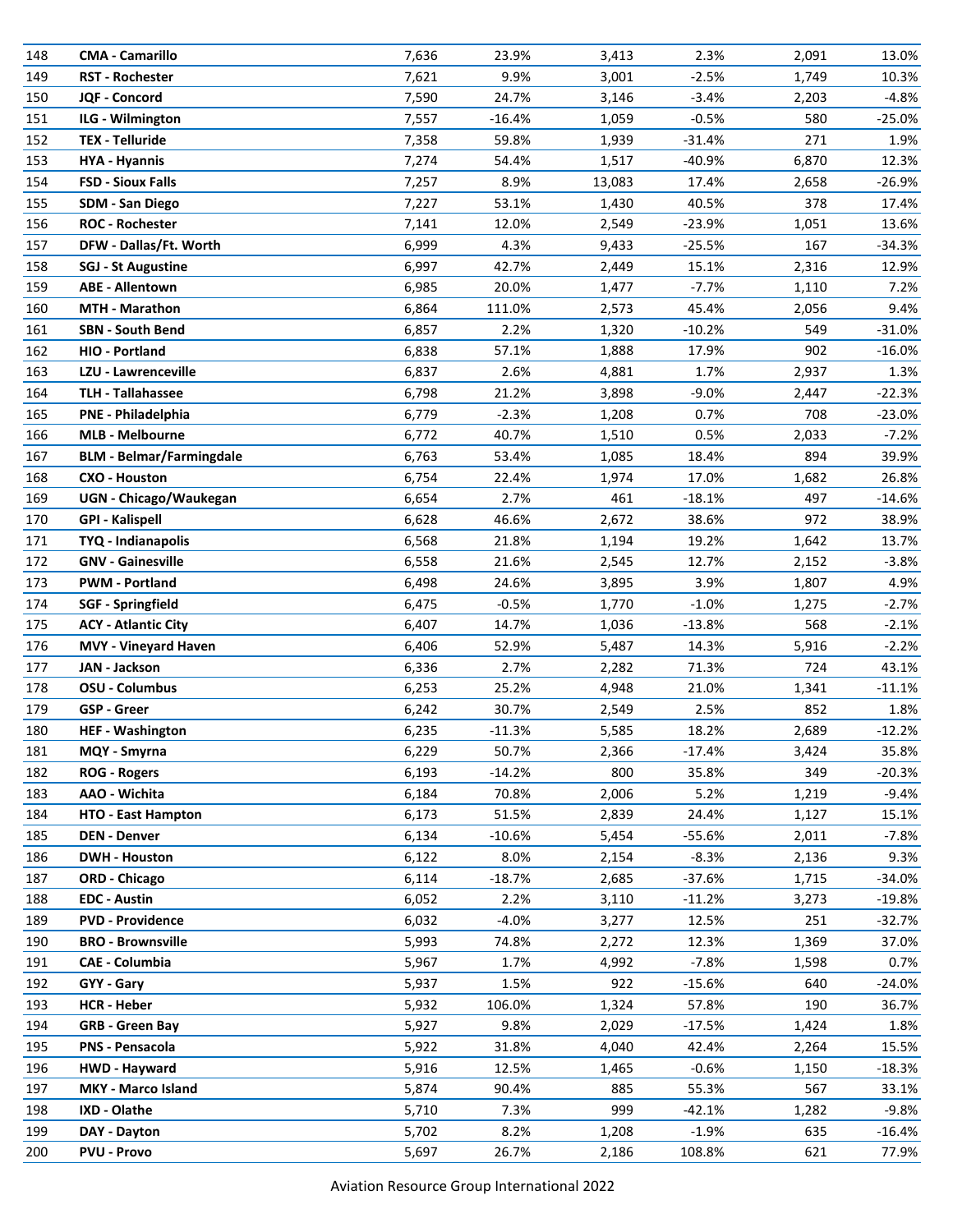|      | <b>TIER 3: Ranks 201 - 300</b>  | Jet (+13%)       |            | Turbine (-3%)    |            | <b>Piston (-23%)</b> |            |
|------|---------------------------------|------------------|------------|------------------|------------|----------------------|------------|
| Rank |                                 | <b>Movements</b> | '21 vs '19 | <b>Movements</b> | '21 vs '19 | <b>Movements</b>     | '21 vs '19 |
| 201  | <b>UES - Waukesha</b>           | 5,656            | 12.7%      | 1,628            | 22.9%      | 1,236                | 11.5%      |
| 202  | DAB - Daytona Beach             | 5,651            | 23.5%      | 936              | $-12.4%$   | 1,940                | $-31.9%$   |
| 203  | <b>HDN - Hayden</b>             | 5,579            | 34.8%      | 1,695            | $-2.2%$    | 185                  | $-25.1%$   |
| 204  | MFE - Mc Allen                  | 5,575            | 15.5%      | 3,888            | 41.3%      | 2,176                | 28.9%      |
| 205  | <b>AFW - Fort Worth</b>         | 5,543            | 40.1%      | 3,019            | $-8.5%$    | 817                  | 40.1%      |
| 206  | LBE - Latrobe                   | 5,513            | $-2.4%$    | 859              | 5.9%       | 436                  | $-4.2%$    |
| 207  | <b>TKI - Dallas</b>             | 5,497            | 13.5%      | 1,255            | $-8.9%$    | 2,021                | 27.3%      |
| 208  | <b>ISP - New York</b>           | 5,459            | 34.4%      | 1,045            | 37.0%      | 1,107                | 6.2%       |
| 209  | <b>DTW - Detroit</b>            | 5,426            | $-21.8%$   | 556              | -29.7%     | 392                  | 19.9%      |
| 210  | <b>BTV - Burlington</b>         | 5,403            | 10.7%      | 2,564            | 24.1%      | 1,413                | 4.6%       |
| 211  | <b>TVC - Traverse City</b>      | 5,401            | 49.4%      | 3,248            | 4.4%       | 1,648                | $-12.9%$   |
| 212  | <b>IWA - Phoenix</b>            | 5,392            | 8.9%       | 1,602            | 35.8%      | 337                  | 60.5%      |
| 213  | <b>ATL - Atlanta</b>            | 5,357            | $-21.6%$   | 3,629            | $-32.6%$   | 265                  | $-37.1%$   |
| 214  | MSO - Missoula                  | 5,309            | 61.2%      | 2,216            | 23.9%      | 343                  | 4.6%       |
| 215  | <b>AMA - Amarillo</b>           | 5,245            | 10.9%      | 2,753            | 20.7%      | 672                  | 20.0%      |
| 216  | <b>INT - Winston Salem</b>      | 5,229            | $-6.1%$    | 1,204            | $-35.1%$   | 1,354                | $-6.8%$    |
| 217  | <b>SWF - Newburgh</b>           | 5,202            | $-1.2%$    | 838              | $-2.2%$    | 399                  | $-7.4%$    |
| 218  | TRI - Bristol/Johnson/Kingsport | 5,196            | 3.3%       | 1,245            | $-13.0%$   | 1,533                | 4.7%       |
| 219  | <b>TME - Houston</b>            | 5,182            | 28.7%      | 2,224            | $-15.7%$   | 1,357                | 5.9%       |
| 220  | SFB - Orlando                   | 5,152            | 45.5%      | 1,353            | $-19.3%$   | 5,776                | $-77.7%$   |
| 221  | <b>EWR</b> - Newark             | 5,136            | $-22.5%$   | 4,182            | $-18.8%$   | 71                   | -59.4%     |
| 222  | <b>COE - Coeur D'alene</b>      | 5,126            | 63.1%      | 1,795            | 60.1%      | 523                  | 35.1%      |
| 223  | HDC - Hammond                   | 5,110            | 47.7%      | 1,338            | 6.4%       | 776                  | $-24.2%$   |
| 224  | <b>HSV - Huntsville</b>         | 5,086            | 11.1%      | 2,303            | 10.2%      | 1,228                | $-10.4%$   |
| 225  | <b>LGA - New York</b>           | 5,082            | $-7.1%$    | 577              | 16.3%      | 142                  | 115.2%     |
| 226  | <b>CRG - Jacksonville</b>       | 5,020            | 40.4%      | 3,950            | 69.9%      | 3,421                | $-32.6%$   |
| 227  | FAR - Fargo                     | 5,009            | 5.2%       | 10,950           | 10.5%      | 2,992                | 3.9%       |
| 228  | <b>DVT - Phoenix</b>            | 4,994            | 67.5%      | 2,472            | 77.3%      | 928                  | 16.3%      |
| 229  | 07FA - Key Largo                | 4,993            | 68.2%      | 1,578            | 58.4%      | 287                  | 62.1%      |
| 230  | <b>GJT - Grand Junction</b>     | 4,950            | 1.1%       | 3,681            | 30.6%      | 478                  | $-16.9%$   |
| 231  | OCF - Ocala                     | 4,906            | 49.0%      | 1,426            | 20.0%      | 1,596                | $-44.8%$   |
| 232  | <b>PLN - Pellston</b>           | 4,892            | 40.3%      | 1,636            | 0.7%       | 405                  | -7.7%      |
| 233  | JVL - Janesville                | 4,826            | 13.1%      | 420              | $-39.0%$   | 498                  | $-2.2%$    |
| 234  | PSM - Portsmouth                | 4,824            | 15.7%      | 4,049            | $-3.8%$    | 750                  | 20.2%      |
| 235  | <b>UAO - Aurora</b>             | 4,773            | 14.4%      | 2,330            | 2.5%       | 655                  | $-15.6%$   |
| 236  | <b>TCL - Tuscaloosa</b>         | 4,709            | $-1.6%$    | 2,247            | 0.8%       | 1,199                | 0.6%       |
| 237  | <b>SYR</b> - Syracuse           | 4,691            | 16.5%      | 2,338            | $-13.4%$   | 769                  | $-9.8%$    |
| 238  | LFT - Lafayette                 | 4,660            | 1.3%       | 2,056            | $-19.8%$   | 1,129                | $-16.1%$   |
| 239  | JVY - Jeffersonville            | 4,656            | 21.2%      | 548              | $-26.2%$   | 874                  | 7.8%       |
| 240  | <b>CLL - College Station</b>    | 4,655            | $-2.7%$    | 2,875            | $-3.0%$    | 1,122                | 11.3%      |
| 241  | RVS - Tulsa                     | 4,601            | 42.1%      | 1,631            | 13.3%      | 1,737                | 8.4%       |
| 242  | OXC - Oxford                    | 4,598            | 11.5%      | 1,535            | 5.2%       | 524                  | $-0.4%$    |
| 243  | XNA - Fayetteville/Springdale/  | 4,597            | 0.5%       | 707              | 25.6%      | 262                  | 47.2%      |
| 244  | MQJ - Indianapolis              | 4,588            | 18.7%      | 635              | $-10.6%$   | 578                  | 2.8%       |
| 245  | TYR - Tyler                     | 4,523            | $-2.5%$    | 2,318            | $-6.5%$    | 825                  | $-16.5%$   |
| 246  | <b>TRK - Truckee</b>            | 4,494            | 15.4%      | 3,210            | $-4.0%$    | 825                  | $-5.3%$    |
| 247  | <b>MTJ - Montrose</b>           | 4,491            | 11.5%      | 1,237            | 3.6%       | 280                  | 0.0%       |
| 248  | <b>JKA - Gulf Shores</b>        | 4,490            | 27.6%      | 2,286            | 3.3%       | 2,958                | 6.1%       |
| 249  | <b>PHF - Newport News</b>       | 4,480            | $-15.7%$   | 1,641            | 3.5%       | 792                  | $-17.3%$   |
| 250  | <b>BGR</b> - Bangor             | 4,441            | $-17.6%$   | 2,823            | $-10.7%$   | 562                  | $-19.4%$   |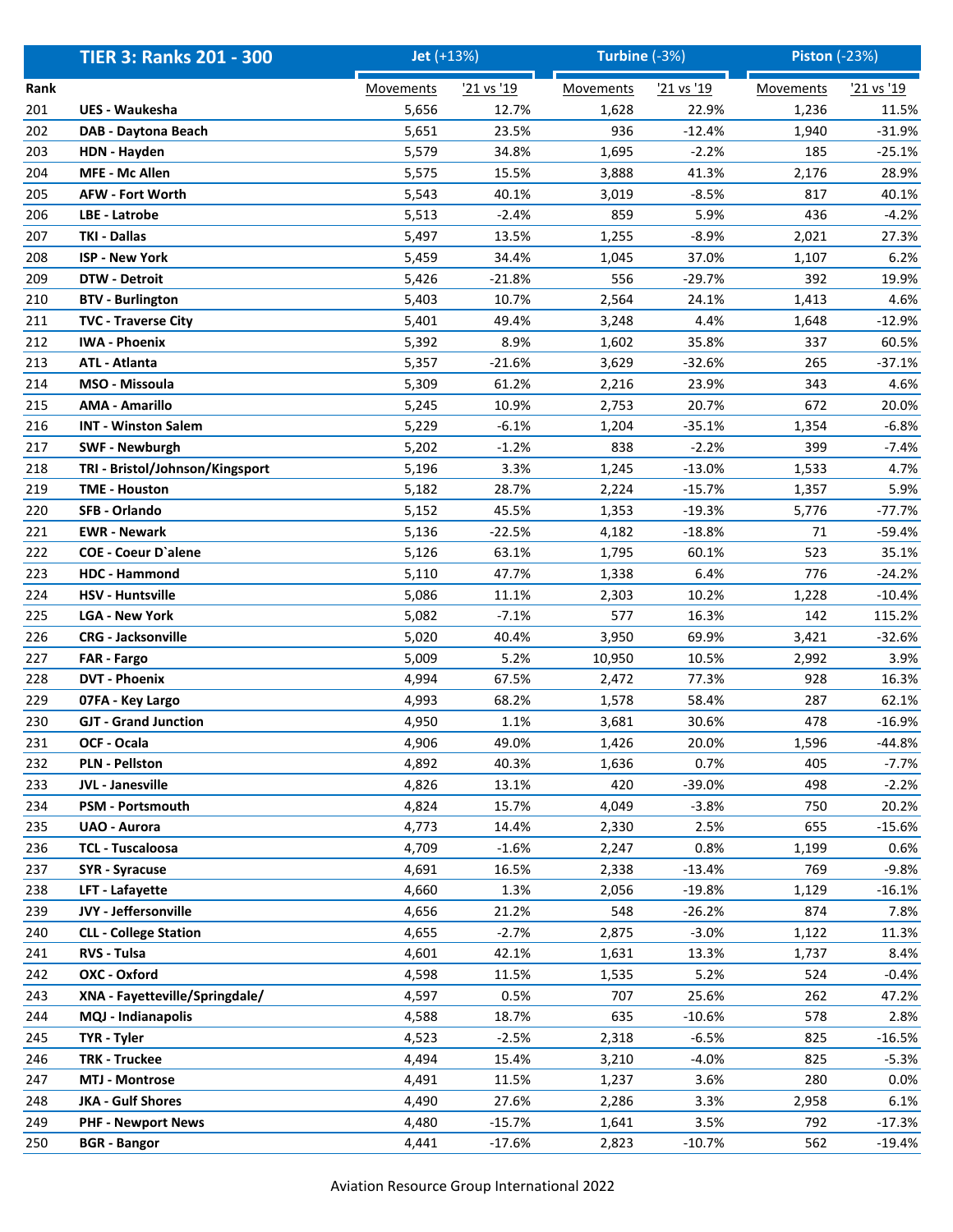| 251 | SHV - Shreveport                  | 4,379 | $-10.0\%$ | 1,122  | $-29.3%$ | 700   | $-23.9%$ |
|-----|-----------------------------------|-------|-----------|--------|----------|-------|----------|
| 252 | KOA - Kailua/Kona                 | 4,376 | 67.9%     | 1,597  | $-47.1%$ | 126   | $-47.3%$ |
| 253 | <b>ARR</b> - Chicago/Aurora       | 4,373 | 16.3%     | 520    | 1.2%     | 870   | 17.9%    |
| 254 | <b>STT - Charlotte Amalie</b>     | 4,363 | 69.0%     | 421    | 1.2%     | 525   | 116.0%   |
| 255 | MQS - Coatesville                 | 4,359 | 21.4%     | 647    | $-15.0%$ | 260   | $-2.3%$  |
| 256 | <b>BFL - Bakersfield</b>          | 4,357 | 1.2%      | 3,471  | $-18.6%$ | 559   | $-48.7%$ |
| 257 | SJT - San Angelo                  | 4,353 | 1.3%      | 3,845  | 3.2%     | 619   | $-25.6%$ |
| 258 | <b>ALB - Albany</b>               | 4,290 | $-0.9%$   | 2,765  | $-11.9%$ | 1,099 | $-56.6%$ |
| 259 | <b>FWA - Fort Wayne</b>           | 4,271 | 17.6%     | 1,120  | 20.6%    | 674   | $-18.8%$ |
| 260 | <b>ATW - Appleton</b>             | 4,257 | 4.2%      | 1,923  | $-15.3%$ | 820   | 1.5%     |
| 261 | <b>MDT</b> - Harrisburg           | 4,257 | 5.2%      | 2,358  | $-15.9%$ | 368   | $-6.1%$  |
| 262 | <b>FYV - Fayetteville</b>         | 4,207 | 48.4%     | 1,147  | 6.7%     | 1,245 | 36.5%    |
| 263 | FPR - Fort Pierce                 | 4,174 | 35.5%     | 1,996  | $-6.2%$  | 2,546 | $-16.7%$ |
| 264 | <b>GMU - Greenville</b>           | 4,150 | 18.7%     | 2,400  | $-3.3%$  | 3,774 | 27.3%    |
| 265 | <b>ONT - Ontario</b>              | 4,144 | 15.4%     | 5,399  | 1.0%     | 143   | $-34.4%$ |
| 266 | <b>ENW - Kenosha</b>              | 4,119 | 29.8%     | 972    | 24.9%    | 373   | 15.1%    |
| 267 | FNL - Fort Collins/Loveland       | 4,084 | 17.9%     | 1,712  | 34.7%    | 699   | 41.2%    |
| 268 | <b>DET - Detroit</b>              | 4,047 | 2.1%      | 933    | $-22.5%$ | 1,135 | 7.2%     |
| 269 | PGA - Page                        | 4,034 | 38.9%     | 2,714  | 65.8%    | 332   | 9.2%     |
| 270 | <b>GGG - Longview</b>             | 4,026 | $-4.8%$   | 1,558  | $-6.4%$  | 1,093 | $-30.8%$ |
| 271 | TOL - Toledo                      | 4,000 | 4.4%      | 1,143  | $-21.4%$ | 647   | $-16.9%$ |
| 272 | <b>CCR - Concord</b>              | 3,995 | 6.8%      | 1,333  | 5.5%     | 879   | 8.4%     |
| 273 | <b>MCC</b> - Sacramento           | 3,980 | 55.8%     | 2,846  | 14.0%    | 520   | $-17.9%$ |
| 274 | JFK - New York                    | 3,965 | $-32.2%$  | 565    | $-24.7%$ | 893   | 15.8%    |
| 275 | <b>CRP - Corpus Christi</b>       | 3,964 | $-1.0%$   | 5,281  | 13.9%    | 876   | $-24.7%$ |
| 276 | JYO - Leesburg                    | 3,945 | 26.6%     | 1,914  | 27.9%    | 3,231 | 5.9%     |
| 277 | <b>HNL - Honolulu</b>             | 3,936 | 7.8%      | 27,158 | $-13.5%$ | 460   | -55.6%   |
| 278 | <b>LAL</b> - Lakeland             | 3,932 | 23.1%     | 1,611  | 24.5%    | 1,375 | -55.4%   |
| 279 | SBM - Sheboygan                   | 3,901 | 41.1%     | 753    | 34.5%    | 480   | $-15.5%$ |
| 280 | <b>MDD - Midland</b>              | 3,899 | $-13.2%$  | 2,051  | $-31.5%$ | 592   | $-24.6%$ |
| 281 | <b>CVG - Covington</b>            | 3,879 | 1.8%      | 1,411  | 8.6%     | 270   | $-12.9%$ |
| 282 | COU - Columbia                    | 3,873 | 16.5%     | 1,444  | 14.8%    | 659   | -44.9%   |
| 283 | <b>HHR-Hawthorne</b>              | 3,851 | 15.0%     | 3,522  | $-9.0%$  | 1,156 | $-18.1%$ |
| 284 | <b>FAT - Fresno</b>               | 3,832 | 2.1%      | 4,138  | 9.8%     | 1,044 | $-8.8%$  |
| 285 | OGG - Kahului                     | 3,791 | 58.3%     | 3,126  | -59.5%   | 233   | $-30.9%$ |
| 286 | LWB - Lewisburg                   | 3,779 | 23.1%     | 1,348  | $-1.5%$  | 618   | 1.8%     |
| 287 | <b>EUG</b> - Eugene               | 3,760 | 22.7%     | 2,380  | 4.3%     | 625   | 8.7%     |
| 288 | GTR - Columbus/W Point/Starkville | 3,731 | $-43.1%$  | 481    | 48.5%    | 238   | $-36.7%$ |
| 289 | <b>RBD - Dallas</b>               | 3,720 | 74.4%     | 1,538  | 18.5%    | 1,311 | 47.8%    |
| 290 | LEB - Lebanon                     | 3,715 | 7.1%      | 899    | $-36.0%$ | 4,412 | 0.3%     |
| 291 | <b>MLU - Monroe</b>               | 3,697 | $-7.7%$   | 1,035  | $-62.7%$ | 1,130 | 4.1%     |
| 292 | <b>BIL - Billings</b>             | 3,670 | 18.0%     | 7,522  | 18.3%    | 6,337 | $-27.7%$ |
| 293 | <b>CPS - Cahokia/St Louis</b>     | 3,643 | $-16.3%$  | 1,312  | $-5.1%$  | 1,123 | $-30.1%$ |
| 294 | <b>OQU - North Kingstown</b>      | 3,591 | 32.7%     | 728    | 8.5%     | 294   | $-8.4%$  |
| 295 | <b>GUC - Gunnison</b>             | 3,584 | 45.5%     | 1,147  | 21.2%    | 282   | $-1.7%$  |
| 296 | <b>CEU - Clemson</b>              | 3,567 | 43.7%     | 1,228  | 22.3%    | 940   | 24.7%    |
| 297 | <b>PUB - Pueblo</b>               | 3,515 | 16.9%     | 1,432  | 13.7%    | 579   | 32.5%    |
| 298 | SLN - Salina                      | 3,493 | 9.0%      | 679    | 16.3%    | 563   | 5.0%     |
| 299 | <b>GKY</b> - Arlington            | 3,488 | 5.5%      | 1,293  | 52.8%    | 1,493 | 31.1%    |
| 300 | <b>MHR</b> - Sacramento           | 3,469 | 13.9%     | 3,917  | $-3.5%$  | 703   | -39.8%   |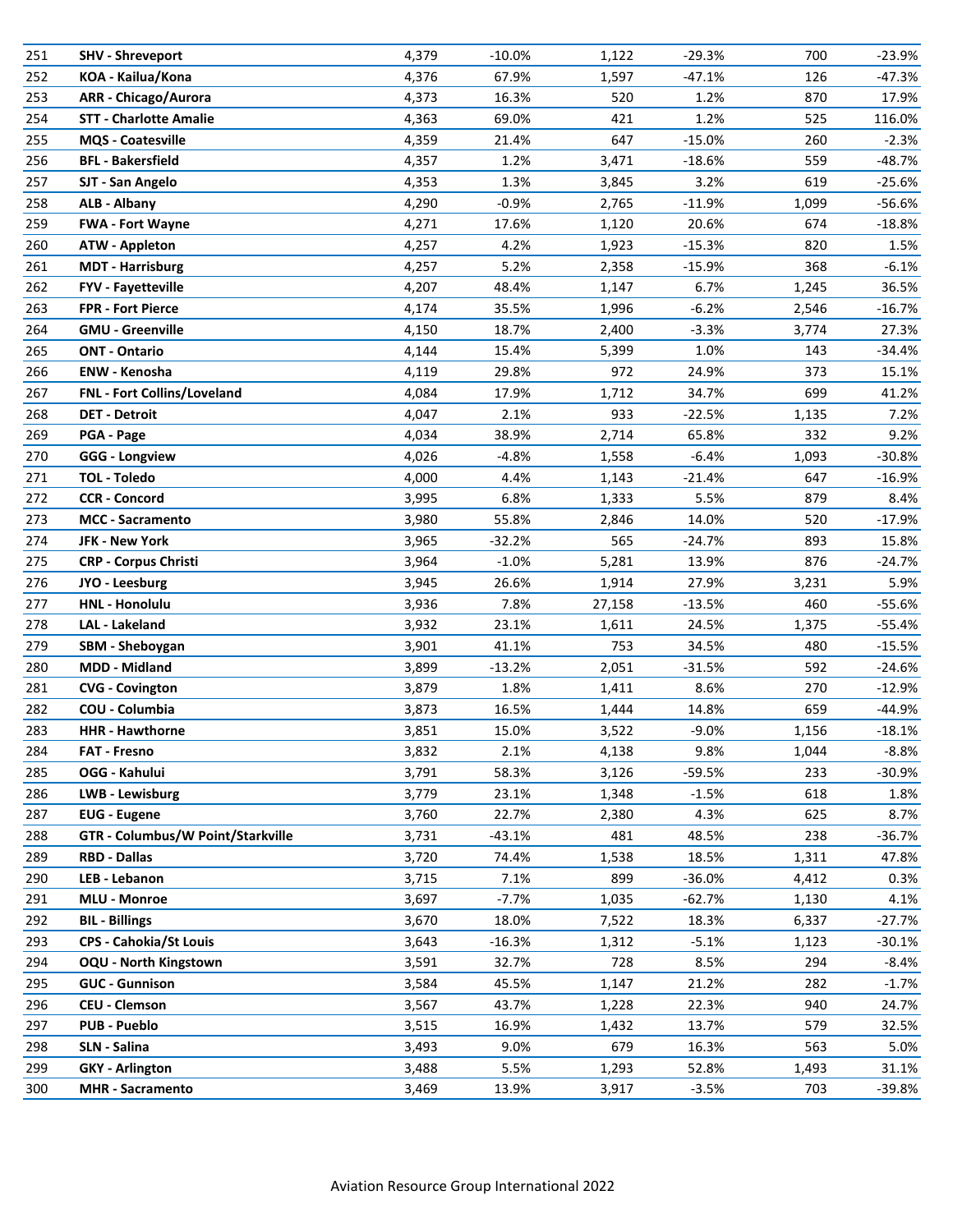|      | <b>TIER 4: Ranks 301 - 400</b>   | <b>Jet</b> (+9%) |            | Turbine $(+4%)$  |            | <b>Piston (-1%)</b> |            |
|------|----------------------------------|------------------|------------|------------------|------------|---------------------|------------|
| Rank |                                  | <b>Movements</b> | '21 vs '19 | <b>Movements</b> | '21 vs '19 | <b>Movements</b>    | '21 vs '19 |
| 301  | <b>ABI - Abilene</b>             | 3,464            | $-16.3%$   | 3,992            | $-4.0%$    | 795                 | $-27.6%$   |
| 302  | CNO - Chino                      | 3,462            | 38.9%      | 991              | 23.1%      | 966                 | $-10.3%$   |
| 303  | UOX - Oxford                     | 3,460            | 20.9%      | 1,305            | 17.5%      | 698                 | $-19.5%$   |
| 304  | DTO - Denton                     | 3,437            | 18.1%      | 1,242            | $-8.9%$    | 950                 | 7.3%       |
| 305  | <b>LVK - Livermore</b>           | 3,410            | 19.9%      | 956              | 14.2%      | 542                 | $-33.3%$   |
| 306  | <b>CID - Cedar Rapids</b>        | 3,390            | $-4.3%$    | 668              | $-16.2%$   | 651                 | $-26.1%$   |
| 307  | <b>SGU - St George</b>           | 3,369            | 102.6%     | 3,382            | 77.9%      | 646                 | 78.5%      |
| 308  | <b>ACT - Waco</b>                | 3,347            | $-25.6%$   | 1,551            | $-14.0%$   | 993                 | 2.0%       |
| 309  | <b>RAP - Rapid City</b>          | 3,343            | 24.3%      | 4,479            | 34.8%      | 1,110               | 1.3%       |
| 310  | <b>CSG - Columbus</b>            | 3,335            | 9.4%       | 1,255            | 0.5%       | 1,120               | 9.3%       |
| 311  | <b>GTF - Great Falls</b>         | 3,319            | 5.1%       | 2,445            | $-17.4%$   | 609                 | 6.7%       |
| 312  | FA54 - Placida                   | 3,316            | 55.8%      | 348              | 126.0%     | 24                  | 9.1%       |
| 313  | <b>ESN - Easton</b>              | 3,311            | 63.3%      | 1,013            | 38.2%      | 718                 | $-19.1%$   |
| 314  | <b>ALN - Alton/St Louis</b>      | 3,297            | $-0.1%$    | 276              | $-38.7%$   | 393                 | 18.7%      |
| 315  | <b>UDD - Palm Springs</b>        | 3,291            | 25.5%      | 1,054            | $-14.3%$   | 298                 | $-24.0%$   |
| 316  | <b>HVN - New Haven</b>           | 3,286            | $-2.9%$    | 988              | $-20.5%$   | 316                 | $-30.4%$   |
| 317  | <b>IDA - Idaho Falls</b>         | 3,254            | 30.9%      | 2,417            | 24.5%      | 257                 | $-19.4%$   |
| 318  | AUO - Auburn                     | 3,227            | 1.2%       | 1,467            | 23.5%      | 1,747               | $-12.4%$   |
| 319  | AZO - Kalamazoo                  | 3,223            | 19.9%      | 916              | $-34.1%$   | 962                 | 22.9%      |
| 320  | SBP - San Luis Obispo            | 3,223            | -7.6%      | 2,974            | $-12.6%$   | 1,262               | $-9.1%$    |
| 321  | <b>SMF - Sacramento</b>          | 3,217            | $-3.6%$    | 6,097            | 15.0%      | 87                  | $-20.9%$   |
| 322  | SOP - Pinehurst/Southern Pines   | 3,212            | 39.2%      | 1,555            | 37.6%      | 894                 | $-19.7%$   |
| 323  | <b>MYR - Myrtle Beach</b>        | 3,181            | 28.0%      | 1,435            | $-12.8%$   | 1,625               | $-20.7%$   |
| 324  | <b>VNC - Venice</b>              | 3,145            | 57.2%      | 664              | 11.0%      | 991                 | 5.0%       |
| 325  | <b>BDR</b> - Bridgeport          | 3,136            | 15.0%      | 1,678            | $-9.1%$    | 660                 | $-18.2%$   |
| 326  | <b>ROA - Roanoke</b>             | 3,127            | $-17.0%$   | 1,765            | $-7.3%$    | 1,009               | $-27.1%$   |
| 327  | <b>DLH - Duluth</b>              | 3,116            | 9.0%       | 1,066            | $-5.0%$    | 2,339               | $-11.6%$   |
| 328  | <b>LNS - Lancaster</b>           | 3,103            | 21.8%      | 5,105            | 4.3%       | 2,022               | 6.5%       |
| 329  | DBQ - Dubuque                    | 3,097            | $-2.7%$    | 330              | $-38.0%$   | 409                 | $-56.9%$   |
| 330  | <b>GON - Groton (New London)</b> | 3,085            | 22.4%      | 1,537            | 13.7%      | 1,007               | 3.4%       |
| 331  | <b>EVV - Evansville</b>          | 3,065            | 3.3%       | 1,536            | 7.7%       | 1,026               | $-12.5%$   |
| 332  | <b>MEI - Meridian</b>            | 3,047            | $-13.1%$   | 777              | $-13.9%$   | 1,142               | 9.9%       |
| 333  | DZB - Horseshoe Bay              | 3,046            | 36.0%      | 1,363            | 7.9%       | 419                 | 4.5%       |
| 334  | <b>BHB - Bar Harbor</b>          | 3,028            | 27.4%      | 1,266            | 28.4%      | 3,522               | 62.7%      |
| 335  | PGD - Punta Gorda                | 2,992            | 49.7%      | 583              | 55.5%      | 1,340               | $-15.2%$   |
| 336  | FHB - Fernandina Beach           | 2,984            | 35.1%      | 717              | $-12.6%$   | 1,199               | 3.6%       |
| 337  | <b>MGM - Montgomery</b>          | 2,966            | $-23.9%$   | 2,310            | $-1.9%$    | 1,193               | $-17.4%$   |
| 338  | <b>PAE - Everett</b>             | 2,950            | 34.6%      | 1,095            | 25.3%      | 1,172               | 2.3%       |
| 339  | AFJ - Washington                 | 2,932            | 15.3%      | 452              | $-12.6%$   | 454                 | $-2.8%$    |
| 340  | <b>MFR</b> - Medford             | 2,912            | $-2.2%$    | 2,122            | $-3.1%$    | 684                 | 5.6%       |
| 341  | <b>MHT - Manchester</b>          | 2,899            | $-2.7%$    | 1,610            | $-13.2%$   | 446                 | $-21.8%$   |
| 342  | <b>PSC - Pasco</b>               | 2,863            | 2.5%       | 2,520            | 37.4%      | 195                 | $-28.6%$   |
| 343  | <b>MLI - Moline</b>              | 2,862            | $-26.6%$   | 866              | $-4.5%$    | 527                 | $-0.9%$    |
| 344  | CMI - Champaign/Urbana           | 2,839            | $-7.5%$    | 374              | $-2.3%$    | 670                 | -26.6%     |
| 345  | <b>BFM - Mobile</b>              | 2,836            | $-0.6%$    | 1,708            | $-27.1%$   | 941                 | 14.3%      |
| 346  | <b>GEG - Spokane</b>             | 2,833            | $-11.5%$   | 5,280            | 10.2%      | 256                 | $-23.8%$   |
| 347  | <b>MCI - Kansas City</b>         | 2,827            | $-10.8%$   | 384              | $-19.8%$   | 174                 | $-22.0%$   |
| 348  | SEE - San Diego/El Cajon         | 2,773            | 15.6%      | 1,183            | $-14.6%$   | 487                 | 36.8%      |
| 349  | TVI - Thomasville                | 2,762            | 15.2%      | 1,001            | $-8.9%$    | 596                 | 37.6%      |
| 350  | YUM - Yuma                       | 2,756            | $-4.0%$    | 4,485            | 10.3%      | 264                 | $-22.1%$   |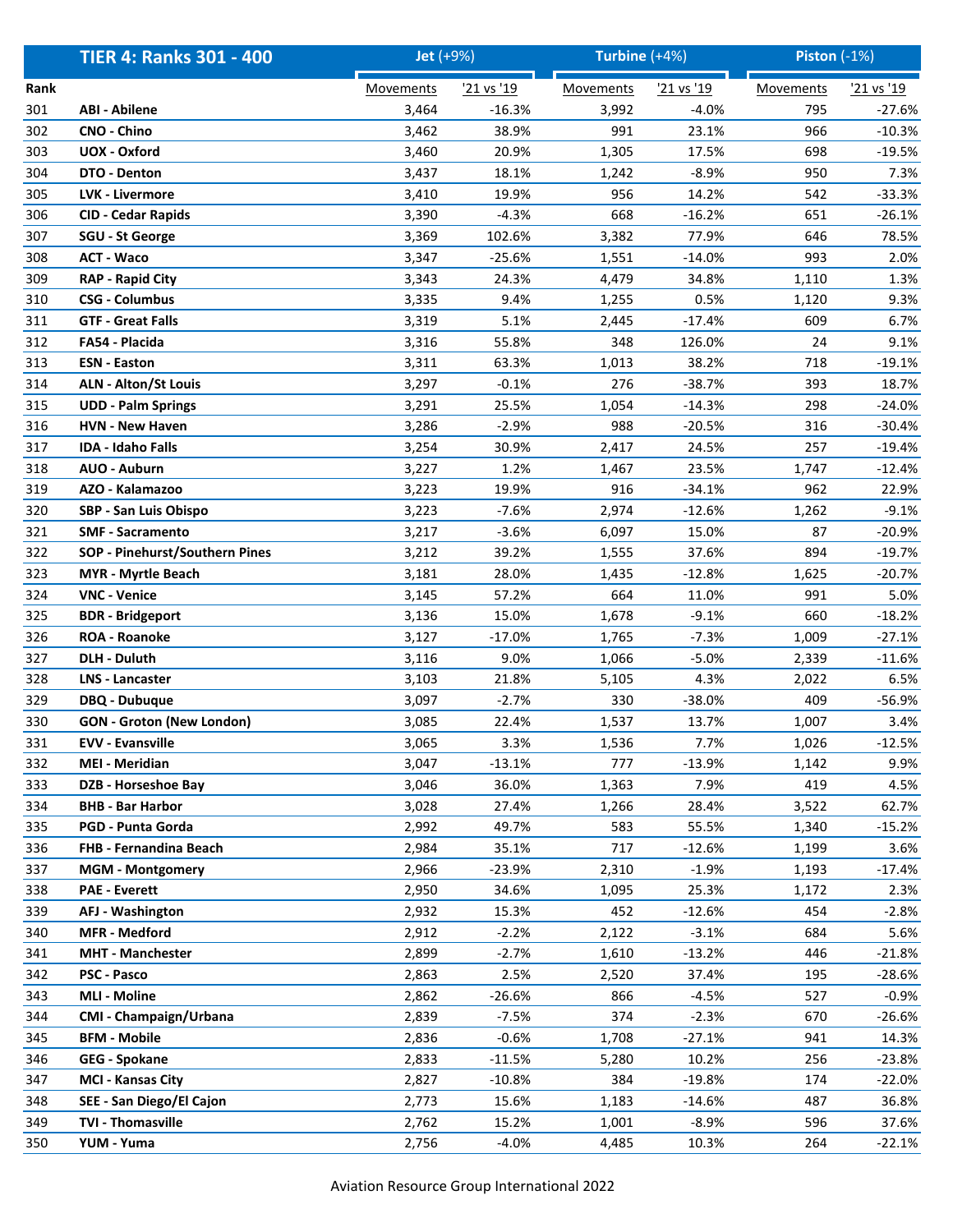| 351 | DRO - Durango                      | 2,745 | 61.1%     | 3,456 | 20.5%    | 473   | 39.9%    |
|-----|------------------------------------|-------|-----------|-------|----------|-------|----------|
| 352 | <b>BIV - Holland</b>               | 2,736 | $-14.5%$  | 510   | $-10.8%$ | 774   | $-16.9%$ |
| 353 | <b>BMG - Bloomington</b>           | 2,735 | $-1.4%$   | 979   | $-5.8%$  | 673   | $-19.9%$ |
| 354 | <b>GPT - Gulfport</b>              | 2,733 | $-11.2%$  | 1,729 | 6.9%     | 595   | -7.9%    |
| 355 | <b>RDG - Reading</b>               | 2,723 | $-23.8%$  | 3,301 | 29.3%    | 1,632 | 81.3%    |
| 356 | <b>EFD - Houston</b>               | 2,711 | $-7.5%$   | 843   | $-7.6%$  | 911   | $-14.1%$ |
| 357 | <b>DIJ - Driggs</b>                | 2,693 | 73.6%     | 609   | 60.3%    | 232   | 55.7%    |
| 358 | <b>SMO - Santa Monica</b>          | 2,691 | $-10.5%$  | 2,090 | $-38.7%$ | 2,639 | 1.0%     |
| 359 | <b>SVH - Statesville</b>           | 2,668 | 0.4%      | 901   | $-15.4%$ | 653   | $-15.6%$ |
| 360 | <b>OLV - Olive Branch</b>          | 2,626 | 24.9%     | 1,239 | 21.2%    | 1,633 | 10.4%    |
| 361 | <b>FLG - Flagstaff</b>             | 2,619 | 63.7%     | 1,962 | 10.0%    | 411   | 22.0%    |
| 362 | <b>BPT - Beaumont/Port Arthur</b>  | 2,601 | $-5.9%$   | 901   | $-5.4%$  | 387   | $-31.0%$ |
| 363 | <b>GVL - Gainesville</b>           | 2,596 | 11.3%     | 684   | 9.6%     | 1,080 | 5.4%     |
| 364 | SIG - San Juan                     | 2,593 | 18.1%     | 657   | $-0.3%$  | 516   | 14.2%    |
| 365 | <b>SUX - Sioux City</b>            | 2,590 | $-12.8%$  | 711   | $-11.8%$ | 475   | $-6.1%$  |
| 366 | <b>BDN - Bend</b>                  | 2,587 | 33.3%     | 3,400 | 8.9%     | 1,080 | 31.1%    |
| 367 | <b>AVP - Wilkes-Barre/Scranton</b> | 2,572 | 23.1%     | 1,339 | $-22.0%$ | 502   | $-31.9%$ |
| 368 | SPI - Springfield                  | 2,563 | $-7.0%$   | 522   | $-3.9%$  | 688   | $-27.5%$ |
| 369 | VGT - Las Vegas                    | 2,538 | $-1.2%$   | 3,570 | 14.6%    | 1,257 | $-4.1%$  |
| 370 | <b>AHN - Athens</b>                | 2,534 | 10.9%     | 1,713 | 4.5%     | 1,573 | 7.4%     |
| 371 | <b>HKY - Hickory</b>               | 2,519 | 21.7%     | 844   | 84.7%    | 1,036 | 28.1%    |
| 372 | LOT - Chicago/Romeoville           | 2,519 | 6.8%      | 282   | $-64.0%$ | 536   | 64.9%    |
| 373 | <b>RDM - Redmond</b>               | 2,515 | 19.7%     | 2,840 | 50.9%    | 362   | 2.5%     |
| 374 | <b>EQY - Monroe</b>                | 2,503 | 58.8%     | 914   | 19.2%    | 2,073 | 2.8%     |
| 375 | <b>MCN - Macon</b>                 | 2,500 | 21.4%     | 857   | $-22.2%$ | 1,108 | $-21.4%$ |
| 376 | T82 - Fredericksburg               | 2,500 | 51.1%     | 955   | $-13.2%$ | 1,060 | 11.8%    |
| 377 | <b>MYF - San Diego</b>             | 2,467 | $-2.9%$   | 3,863 | $-0.4%$  | 2,640 | 2.8%     |
| 378 | TXK - Texarkana                    | 2,461 | 1.9%      | 1,400 | $-2.6%$  | 837   | $-18.5%$ |
| 379 | <b>BVY - Beverly</b>               | 2,432 | 8.5%      | 831   | 2.1%     | 632   | $-4.4%$  |
| 380 | PIA - Peoria                       | 2,423 | $-10.0\%$ | 950   | 4.6%     | 666   | $-5.4%$  |
| 381 | AIK - Aiken                        | 2,416 | 1.5%      | 925   | $-16.4%$ | 606   | $-5.3%$  |
| 382 | <b>BBG - Branson</b>               | 2,416 | 49.7%     | 514   | 5.3%     | 475   | 14.7%    |
| 383 | YNG - Youngstown/Warren            | 2,393 | $-8.1%$   | 612   | $-35.6%$ | 460   | 19.2%    |
| 384 | <b>BIS - Bismarck</b>              | 2,355 | $-8.7%$   | 4,664 | 25.9%    | 2,445 | 16.0%    |
| 385 | LEE - Leesburg                     | 2,345 | 29.6%     | 528   | 14.8%    | 944   | 3.4%     |
| 386 | <b>BLI - Bellingham</b>            | 2,342 | 3.5%      | 2,182 | $-6.9%$  | 621   | $-29.1%$ |
| 387 | DHN - Dothan                       | 2,340 | $-7.1%$   | 3,989 | $-2.2%$  | 1,196 | 50.4%    |
| 388 | LCI - Laconia                      | 2,339 | 21.4%     | 705   | 4.8%     | 844   | 42.1%    |
| 389 | <b>BMI - Bloomington/Normal</b>    | 2,337 | $-4.4%$   | 484   | $-6.9%$  | 720   | 14.5%    |
| 390 | <b>PSF - Pittsfield</b>            | 2,334 | 46.9%     | 333   | 10.6%    | 231   | $-22.7%$ |
| 391 | LYH - Lynchburg                    | 2,318 | 9.2%      | 783   | 20.5%    | 1,207 | 4.1%     |
| 392 | <b>MOB - Mobile</b>                | 2,311 | $-3.5%$   | 809   | 68.2%    | 655   | 32.3%    |
| 393 | OGD - Ogden                        | 2,308 | 29.5%     | 2,113 | 19.4%    | 432   | 12.8%    |
| 394 | <b>ERV - Kerrville</b>             | 2,304 | 25.3%     | 835   | $-22.1%$ | 538   | $-17.0%$ |
| 395 | GTU - Georgetown                   | 2,300 | 82.8%     | 1,262 | $-11.5%$ | 1,716 | 9.4%     |
| 396 | <b>LAN - Lansing</b>               | 2,295 | $-23.9%$  | 3,254 | $-10.2%$ | 533   | -40.8%   |
| 397 | <b>SCK - Stockton</b>              | 2,276 | $-4.0%$   | 636   | 4.3%     | 492   | 4.0%     |
| 398 | SEZ - Sedona                       | 2,268 | 75.4%     | 599   | 78.8%    | 352   | 47.3%    |
| 399 | FCI - Richmond                     | 2,257 | 3.8%      | 852   | 11.5%    | 1,403 | 2.0%     |
| 400 | <b>ASG - Springdale</b>            | 2,249 | $-2.0%$   | 1,603 | 2.0%     | 821   | $-21.7%$ |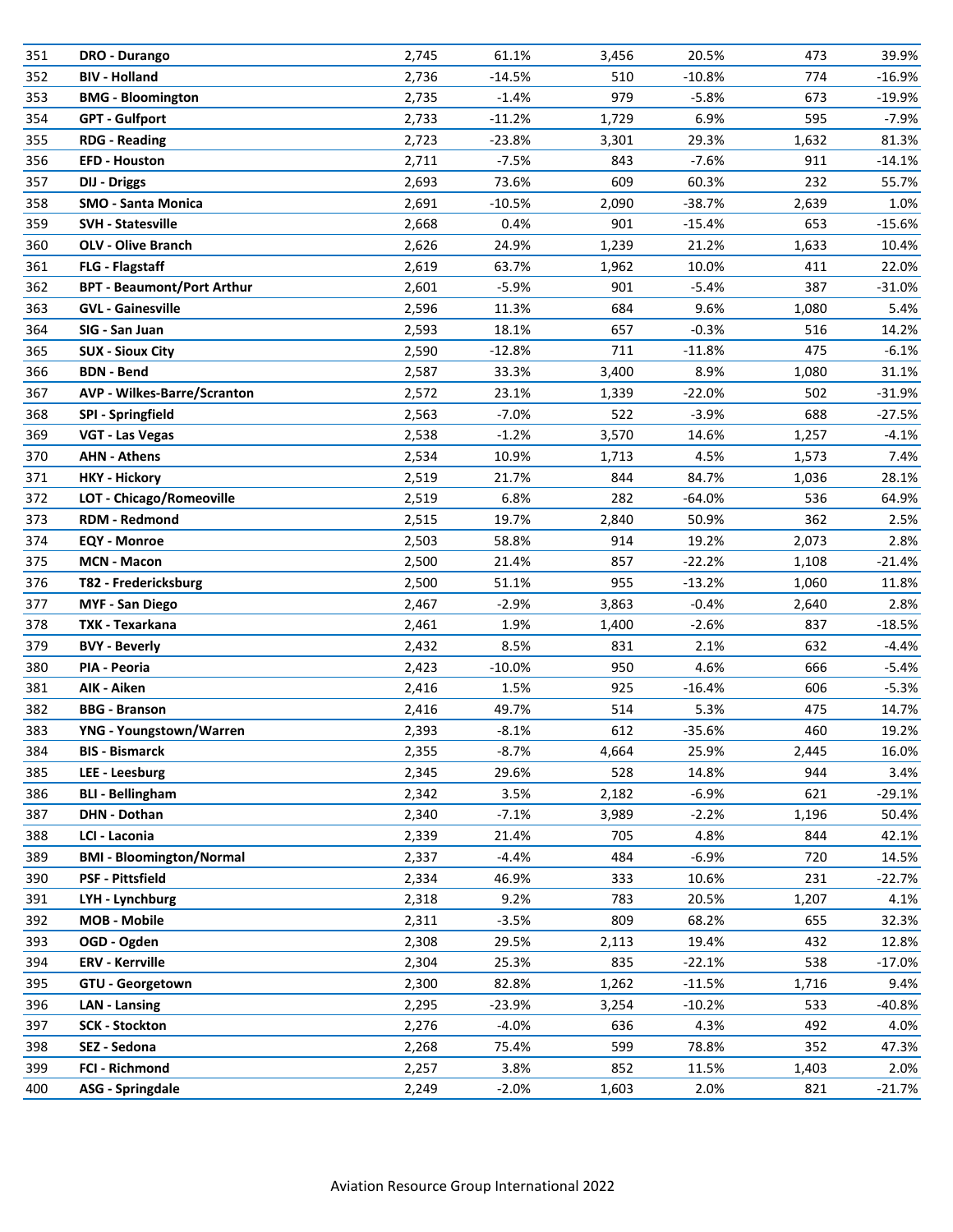|      | <b>TIER 5: Ranks 401 - 500</b> | Jet (+10%) |            | Turbine $(+4%)$  |            | <b>Piston (-9%)</b> |            |
|------|--------------------------------|------------|------------|------------------|------------|---------------------|------------|
| Rank |                                | Movements  | '21 vs '19 | <b>Movements</b> | '21 vs '19 | Movements           | '21 vs '19 |
| 401  | <b>RKD - Rockland</b>          | 2,244      | 37.7%      | 617              | 6.7%       | 2,490               | $-3.1%$    |
| 402  | AIZ - Kaiser/Lake Ozark        | 2,240      | 70.5%      | 1,159            | 21.4%      | 655                 | 8.1%       |
| 403  | JBR - Jonesboro                | 2,239      | 23.4%      | 3,128            | $-0.3%$    | 1,267               | 1.0%       |
| 404  | <b>GRK - Fort Hood/Killeen</b> | 2,228      | $-23.8%$   | 3,021            | 34.6%      | 16                  | 220.0%     |
| 405  | <b>FAY - Fayetteville</b>      | 2,221      | 12.1%      | 1,048            | 12.6%      | 645                 | $-33.6%$   |
| 406  | IOW - Iowa City                | 2,221      | 53.6%      | 774              | $-25.6%$   | 594                 | 15.1%      |
| 407  | <b>DNA - SANTA TERESA</b>      | 2,218      | 19.4%      | 892              | 29.1%      | 292                 | 7.0%       |
| 408  | <b>OUN - Norman</b>            | 2,202      | 31.5%      | 567              | $-4.4%$    | 645                 | $-4.3%$    |
| 409  | <b>IKV - Ankeny</b>            | 2,197      | 54.8%      | 1,000            | $-7.7%$    | 700                 | 9.2%       |
| 410  | <b>EKM - Elkhart</b>           | 2,194      | 3.5%       | 677              | $-6.0%$    | 531                 | $-13.2%$   |
| 411  | <b>LBL</b> - Liberal           | 2,189      | 65.3%      | 1,299            | 41.5%      | 300                 | $-20.8%$   |
| 412  | <b>BTL - Battle Creek</b>      | 2,186      | $-4.2%$    | 483              | 10.5%      | 1,608               | $-11.5%$   |
| 413  | <b>CQF - Fairhope</b>          | 2,161      | 27.0%      | 614              | 39.5%      | 1,189               | $-1.5%$    |
| 414  | <b>FSM - Fort Smith</b>        | 2,126      | $-13.6%$   | 1,522            | 11.3%      | 790                 | $-28.7%$   |
| 415  | <b>BKV - Brooksville</b>       | 2,108      | 12.8%      | 595              | 27.7%      | 589                 | 42.6%      |
| 416  | <b>ELM - Elmira/Corning</b>    | 2,105      | $-14.6%$   | 1,645            | $-17.0%$   | 404                 | 12.2%      |
| 417  | <b>BLV - Belleville</b>        | 2,103      | 2.4%       | 129              | $-32.8%$   | 32                  | $-36.0%$   |
| 418  | JEF - Jefferson City           | 2,098      | 36.6%      | 1,287            | 67.6%      | 792                 | 3.0%       |
| 419  | <b>EAU - Eau Claire</b>        | 2,089      | $-21.9%$   | 469              | $-10.3%$   | 393                 | $-31.2%$   |
| 420  | ODO - Odessa                   | 2,068      | $-18.9%$   | 825              | $-39.8%$   | 414                 | $-33.7%$   |
| 421  | <b>TWF - Twin Falls</b>        | 2,067      | 24.0%      | 2,843            | 16.5%      | 246                 | 58.7%      |
| 422  | <b>TUP - Tupelo</b>            | 2,062      | 2.6%       | 795              | $-25.6%$   | 630                 | $-0.9%$    |
| 423  | <b>HAO - Hamilton</b>          | 2,060      | 37.0%      | 489              | $-31.8%$   | 624                 | $-35.5%$   |
| 424  | <b>CRW - Charleston</b>        | 2,053      | 0.2%       | 1,337            | $-33.6%$   | 1,182               | 3.7%       |
| 425  | <b>CPR - Casper</b>            | 2,044      | $-12.3%$   | 4,494            | $-17.9%$   | 968                 | 31.3%      |
| 426  | <b>EKY - Bessemer</b>          | 2,044      | 16.8%      | 653              | 10.7%      | 544                 | 0.0%       |
| 427  | <b>ISO - Kinston</b>           | 2,037      | 3.5%       | 283              | $-30.8%$   | 229                 | 141.1%     |
| 428  | <b>BAZ - New Braunfels</b>     | 2,018      | 32.5%      | 894              | $-14.4%$   | 696                 | $-21.1%$   |
| 429  | <b>CVX - Charlevoix</b>        | 2,002      | 35.8%      | 712              | $-12.0%$   | 463                 | $-34.5%$   |
| 430  | <b>BQK - Brunswick</b>         | 1,986      | 7.6%       | 330              | 45.4%      | 421                 | 61.3%      |
| 431  | <b>STX</b> - Christiansted     | 1,986      | 12.3%      | 466              | $-53.5%$   | 405                 | 122.5%     |
| 432  | <b>MGW</b> - Morgantown        | 1,984      | 6.0%       | 4,453            | $-1.9%$    | 548                 | 10.9%      |
| 433  | <b>RBW - Walterboro</b>        | 1,974      | 41.6%      | 520              | 13.0%      | 229                 | $-2.1%$    |
| 434  | <b>DCA - Washington</b>        | 1,970      | $-44.6%$   | 141              | $-31.6%$   | 11                  | $-64.5%$   |
| 435  | <b>UNV - State College</b>     | 1,944      | $-10.2%$   | 2,507            | $-15.1%$   | 830                 | 37.9%      |
| 436  | MGY - Dayton                   | 1,943      | 30.1%      | 621              | $-2.2%$    | 669                 | 7.2%       |
| 437  | LSE - La Crosse                | 1,942      | 12.8%      | 560              | 14.1%      | 425                 | 42.6%      |
| 438  | <b>SLK - Saranac Lake</b>      | 1,941      | 36.1%      | 639              | 24.6%      | 2,207               | 1.2%       |
| 439  | OTH - North Bend               | 1,933      | 62.2%      | 2,185            | 22.8%      | 258                 | 8.4%       |
| 440  | <b>EWB - New Bedford</b>       | 1,919      | 41.5%      | 1,066            | 101.9%     | 1,241               | 4.8%       |
| 441  | FFC - Atlanta                  | 1,917      | 11.8%      | 470              | 27.7%      | 705                 | 1.1%       |
| 442  | FOE - Topeka                   | 1,916      | 0.3%       | 1,087            | 22.5%      | 134                 | $-51.6%$   |
| 443  | SNS - Salinas                  | 1,912      | $-13.9%$   | 547              | $-13.7%$   | 516                 | 10.5%      |
| 444  | <b>BTP - Butler</b>            | 1,892      | 52.6%      | 314              | 35.3%      | 617                 | 83.1%      |
| 445  | 3J7 - Greensboro               | 1,874      | 49.4%      | 580              | 43.6%      | 382                 | 97.9%      |
| 446  | SBD - San Bernardino           | 1,874      | 34.7%      | 780              | 54.2%      | 269                 | $-17.2%$   |
| 447  | TIW - Tacoma                   | 1,865      | 42.5%      | 866              | 24.8%      | 548                 | 7.2%       |
| 448  | <b>ANE - Minneapolis</b>       | 1,853      | $-12.1%$   | 2,768            | $-2.7%$    | 3,000               | -7.9%      |
| 449  | ARV - Minocqua-Woodruff        | 1,847      | 51.5%      | 577              | $-40.7%$   | 407                 | 3.8%       |
| 450  | 27K - Georgetown               | 1,835      | 75.6%      | 261              | 17.0%      | 187                 | 11.3%      |